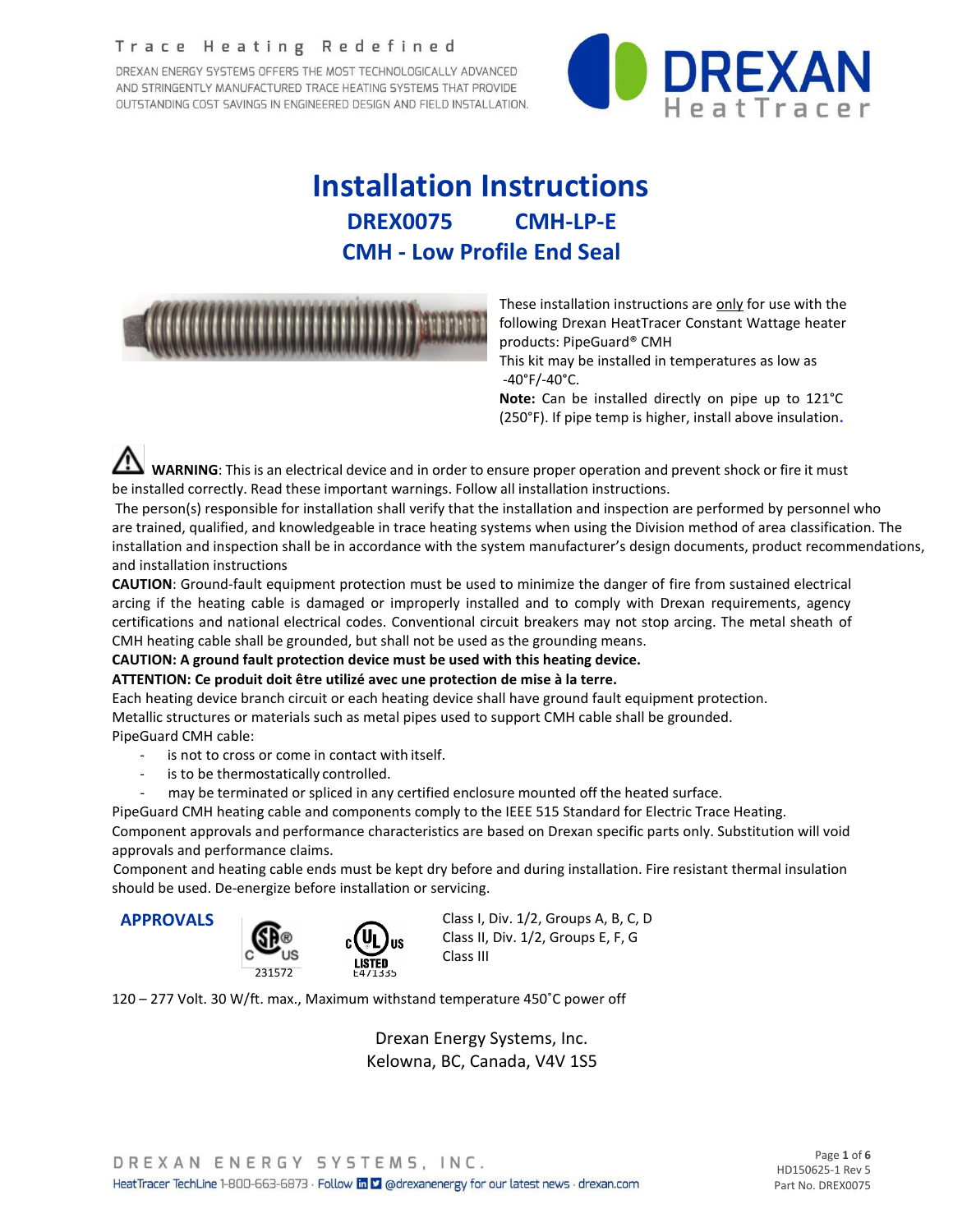

#### **KIT CONTENTS**

- (1) Corrugated Sleeve (321 SS)
- (1) Silicone Large Boot (2) Silicone Small Boots
- (1) Tube Silicone RTV Sealant (high temperature) Installation Instructions

#### **REQUIRED BUT NOT PROVIDED**

#### **Equipment**

• CMH Stripping Tool • Fine tooth hacksaw • Electrical Tape

### **I. ASSEMBLY INSTRUCTION DETAILS**

1. Megger the insulation resistance between the sheath and conductors. The reading should be 20 MOhm or higher prior to installing the cable. After thermal insulation is installed on the pipe ensure the megger reading is 5 MOhm or higher.

#### **Note: CMH Cable is a zone type cable. Refer to CMH Cable Reference Chart at the back of these instructions**.

- 2. Using a hacksaw, cut the desired length of CMH cable allowing an extra three (3) feet (1 m) per end and appropriate cable length for heat sinks such as valves, flanges and pipe supports.
- 3. Using a CMH Stripping Tool, strip the sheath back 12" (30.4 cm) from the raw end, remove and discard. This exposes the core to locate the zone node.
	- **Note:** If the cable has two-foot zones you may have to strip back up to 24" (60.8 cm). Refer to chart on page 5. Zones nodes can be identified by the indent in the core. Strip back the insulation to expose and confirm the location of the node

**Note:** If using a hacksaw cut around the sheath being careful not to damage the core.



4. From the node measure 14" (35.5 cm), mark the sheath and strip the sheath to the mark. Discard the sheath. Wrap a layer of electrical tape around the core, next to the sheath, to prevent the insulation from unwrapping into the sheath.



5. Cut and remove the wrapped insulation, down to the tape and close to the end of the sheath, taking care not to damage the insulation on the bus wires. Discard the outer insulating layers and cut the heater element close to the tape.

**Note: It is critical to ensure the heater element is cut cleanly and no strands can make contact with the sheath when installing the boot.**



- 
-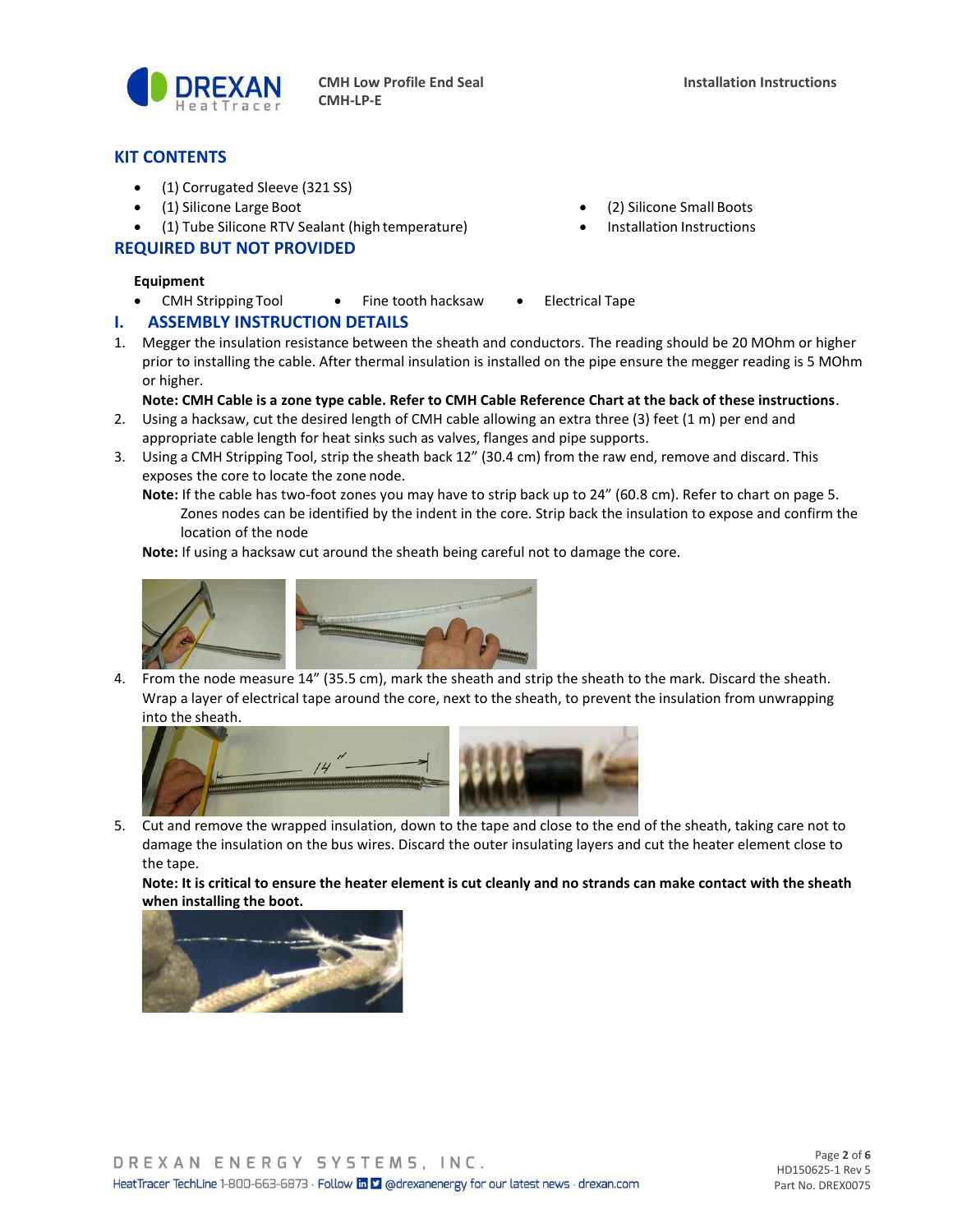

6. Trim the bus wire conductors to different lengths



**Important:** Prior to completing the termination end seal, megger the cable between the sheath and conductors to ensure the heater element is isolated from the sheath. The insulation resistance reading should be 5 MOhm or higher.

7. Push the supplied small silicone boots onto theconductors



8. Position the large boot over the bus wires close to the sheath. Fill the boot with silicone sealant and around the cable sheath, ½" (13 mm) from the end of thesheath.

**Note:** Squeeze the boot between fingers to remove excess air when filling the boot with silicone. Rotate the boot in one direction when pushing onto the sheath to provide a good environmental seal.



**Important:** After installing the boot megger the cable from the powered end between the sheath and conductors to ensure the heater element is isolated from the sheath. The insulation resistance reading should be 5 MOhm or higher**.**

9. Use the remaining silicone inside the corrugated sleeve, spread silicone on the boot and slide the sleeve over the boot (end of cable) turning in one direction until it bottoms out. The corrugated sleeve provides mechanical protection of the environmentally sealed end of cable.



10. Use supplied pipe straps to secure the end seal to thepipe. **Note**: if the pipe temperature exceeds 121° C (250°F), place the end seal above the insulation off the pipe.

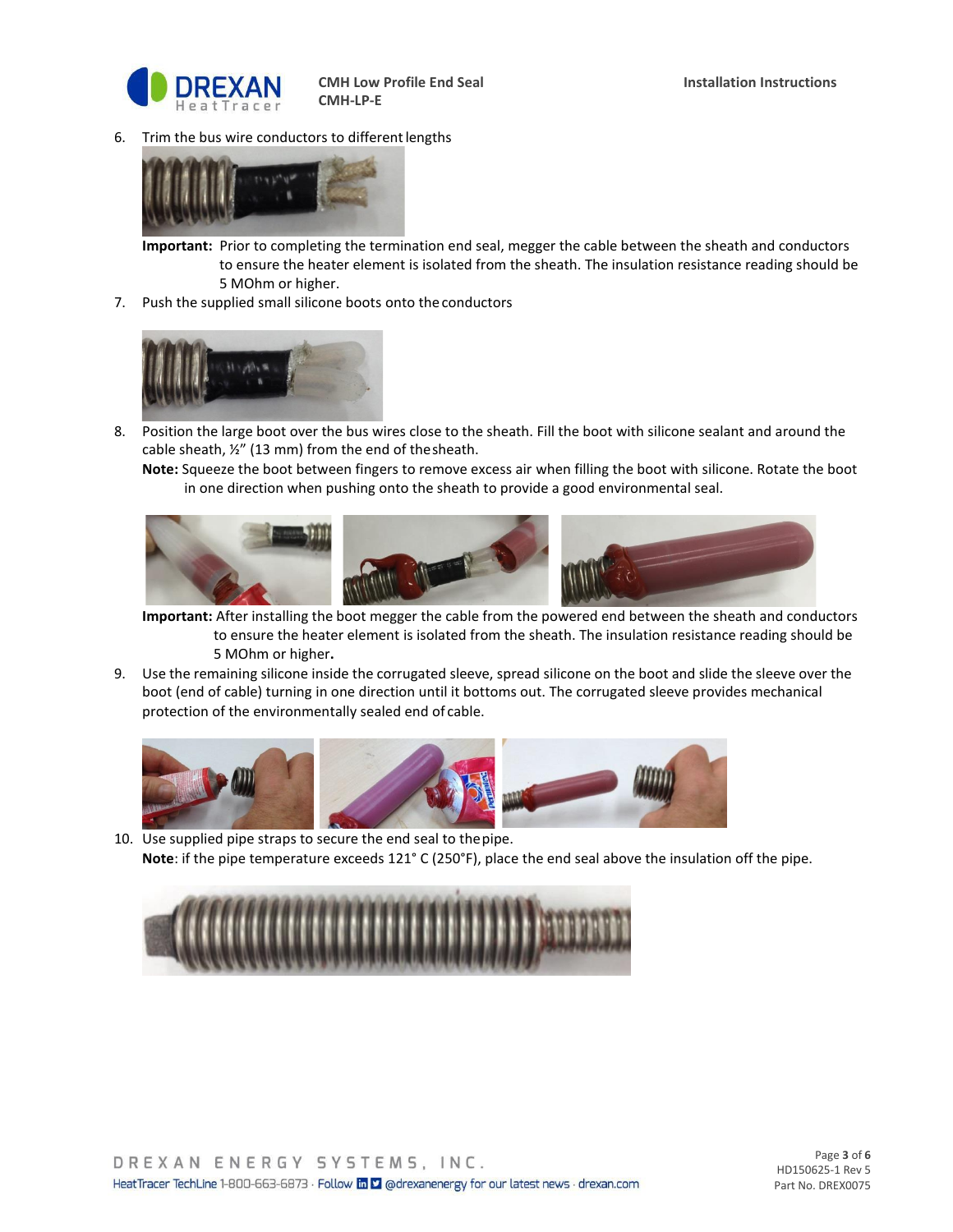

#### **II. ASSEMBLY DRAWING**

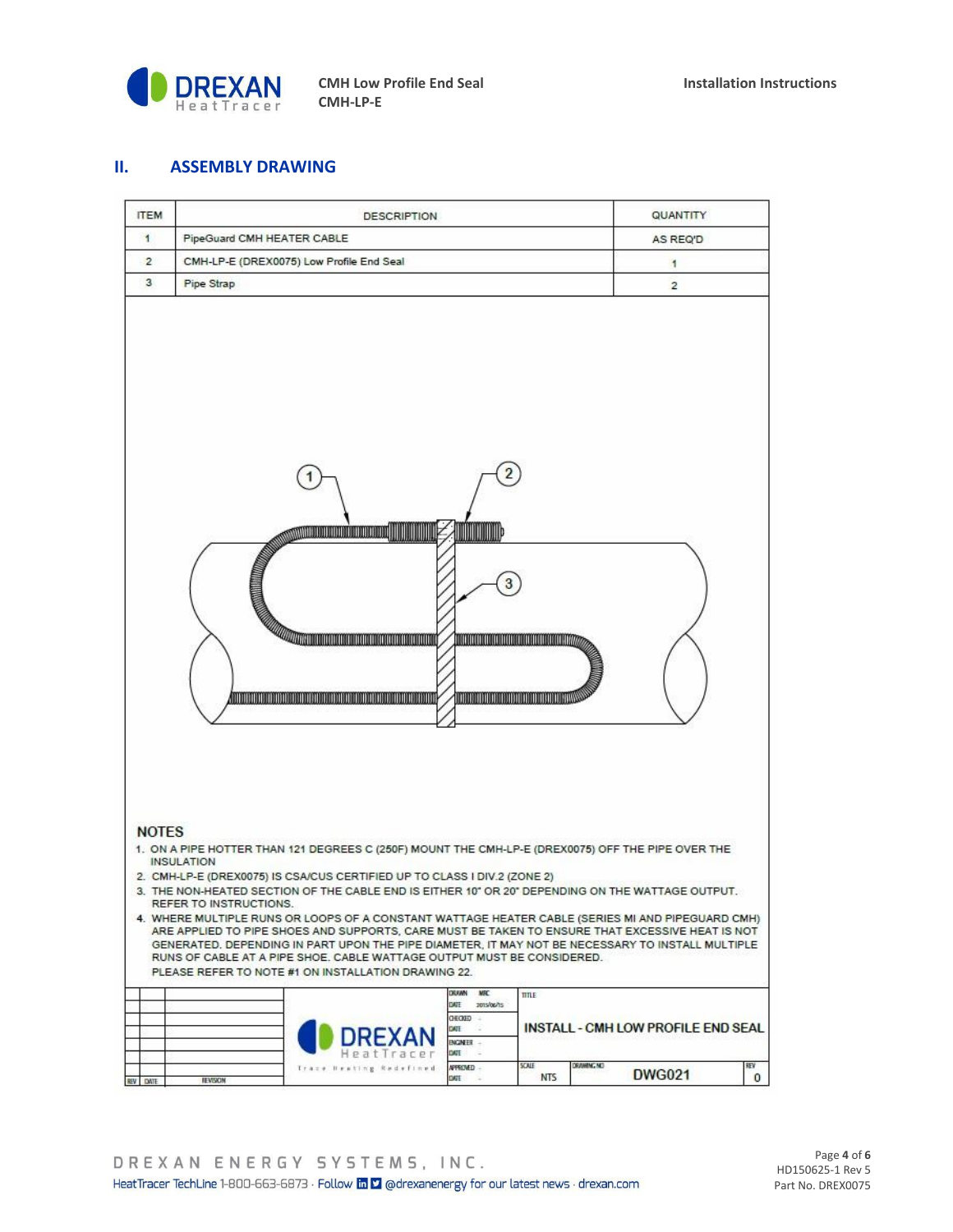

| <b>CMH CABLE REFERENCE CHART</b><br>Ш. |                                                               |                              |  |  |  |  |  |  |
|----------------------------------------|---------------------------------------------------------------|------------------------------|--|--|--|--|--|--|
| <b>CABLE REFERENCE</b>                 | <b>COLOUR CODING</b><br>(Target resistance per zone<br>(ohm)) | <b>ZONE</b><br><b>LENGTH</b> |  |  |  |  |  |  |
| <b>5CMH208</b>                         | <b>BLACK (4326)</b>                                           |                              |  |  |  |  |  |  |
| 10CMH240                               | <b>WHITE (2880)</b>                                           | 2FT                          |  |  |  |  |  |  |
| 10CMH277<br><b>5CMH208</b>             | <b>BLUE (3836)</b>                                            |                              |  |  |  |  |  |  |
| <b>15CMH277</b><br><b>10CMH208</b>     | <b>ORANGE (2558)</b>                                          |                              |  |  |  |  |  |  |
| <b>5CMH120</b>                         |                                                               |                              |  |  |  |  |  |  |
| <b>15CMH208</b>                        | <b>NO COLOUR (2880)</b>                                       |                              |  |  |  |  |  |  |
| 20CMH240                               |                                                               |                              |  |  |  |  |  |  |
| <b>5CMH277</b>                         | LIME GREEN (7673)                                             |                              |  |  |  |  |  |  |
| 10CMH120                               | <b>YELLOW (1440)</b>                                          |                              |  |  |  |  |  |  |
| 30CMH208                               |                                                               |                              |  |  |  |  |  |  |
| <b>10CMH208</b>                        | DARK GREEN (4326)                                             | 1 FT                         |  |  |  |  |  |  |
| 15CMH120                               | <b>BROWN (960)</b>                                            |                              |  |  |  |  |  |  |
| <b>10CMH208</b>                        |                                                               |                              |  |  |  |  |  |  |
| <b>15CMH240</b>                        | <b>RED (3836)</b>                                             |                              |  |  |  |  |  |  |
| 20CMH277                               |                                                               |                              |  |  |  |  |  |  |
| 20CMH120                               | <b>GREY (720)</b>                                             |                              |  |  |  |  |  |  |
| <b>20CMH208</b>                        | FLUOR PINK (2163)                                             |                              |  |  |  |  |  |  |
| 30CMH120                               | LIGHT BLUE (480)                                              |                              |  |  |  |  |  |  |
| 30CMH240                               | <b>PURPLE (1920)</b>                                          |                              |  |  |  |  |  |  |